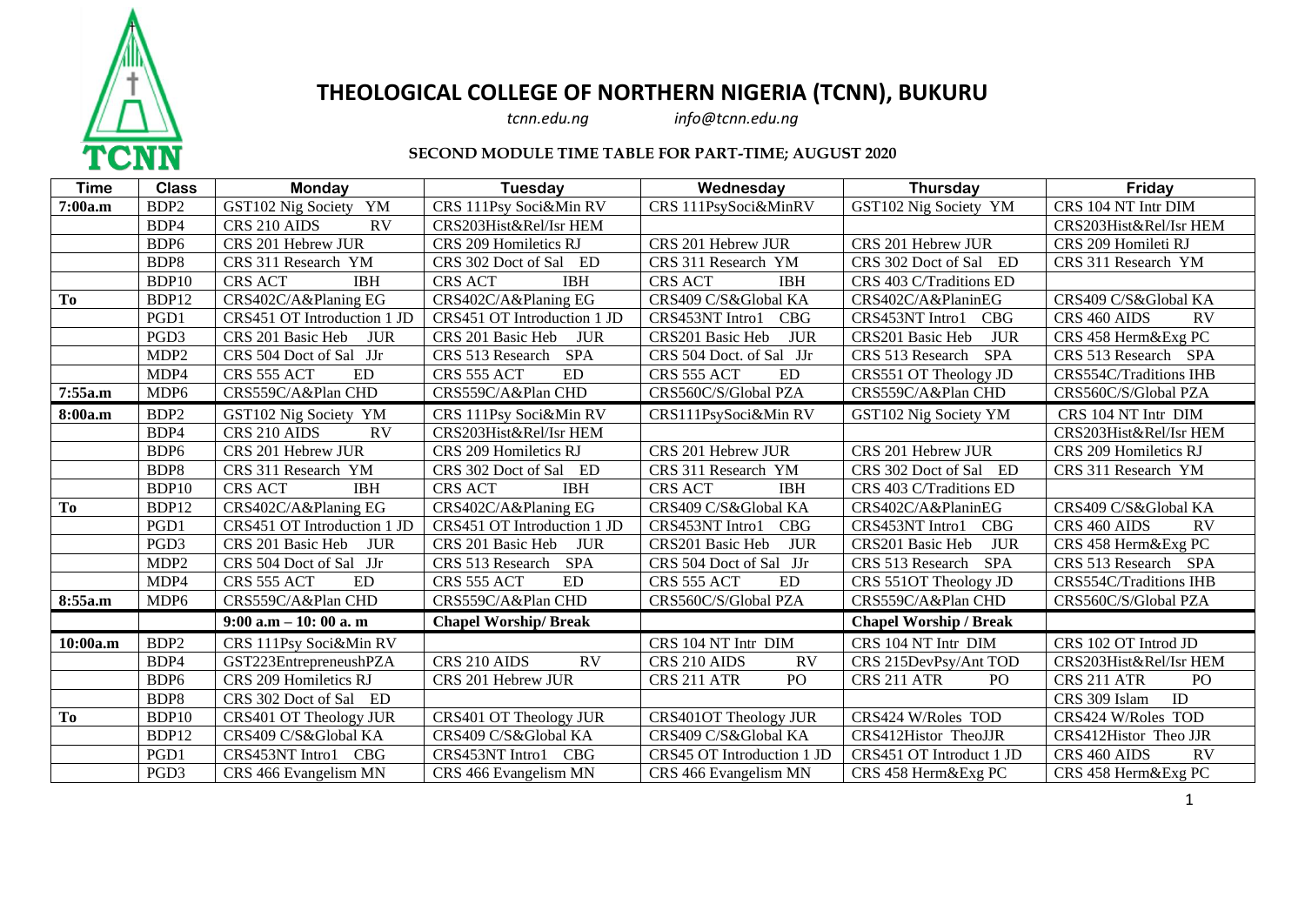| <b>Time</b> | <b>Class</b>     | Monday                           | Tuesday                      | Wednesday                     | Thursday                      | Friday                           |
|-------------|------------------|----------------------------------|------------------------------|-------------------------------|-------------------------------|----------------------------------|
|             | MDP <sub>2</sub> |                                  |                              |                               |                               | $\overline{ID}$<br>CRS 542 Islam |
|             | MDP4             | CRS 551OT Theology JD            | CRS 551OT Theology JD        | CRS557Sermon Del RJ           | CRS 575 W/Roles<br><b>TOD</b> | CRS 575 W/Roles TOD              |
| 10:55a.m    | MDP6             | CRS560C/S/Global PZA             | CRS560C/S/Global PZA         | CRS560C/S/Global PZA          | CRS567Historical TheoJJr      | CRS567Historical TheoJJr         |
| 11:00a.m    | BDP <sub>2</sub> | CRS 111Psy Soci&Min RV           |                              | CRS 104 NT Intr<br><b>DIM</b> | CRS 104 NT Int DIM            | CRS 102 OT Introd JD             |
|             | BDP4             | GST223EntrepreneushPZA           | CRS 210 AIDS<br><b>RV</b>    | <b>RV</b><br>CRS 210 AIDS     | CRS 215DevPsy/Ant TOD         | CRS203Hist&Rel/Isr HEM           |
|             | BDP6             | CRS 209 Homiletics RJ            | CRS 201 Hebrew HEM           | PO<br>CRS 211 ATR             | CRS 211 ATR<br>PO             | CRS 211 ATR<br>PO <sub>1</sub>   |
|             | BDP8             | CRS 302 Doct of Sal ED           |                              |                               |                               | ID<br>CRS 309 Islam              |
|             | BDP10            | CRS401 OT Theology JUR           | CRS401 OT Theology JUR       | CRS401OT Theology JUR         | CRS424 W/Roles TOD            | CRS424 W/Roles TOD               |
| To          | BDP12            | CRS409 C/S&GlobalKA              | CRS409 C/S&Global KA         | CRS409 C/S&Global KA          | CRS412Histor Theo JJR         | CRS412Histor Theo JJR            |
|             | PGD1             | CRS453NT Intro1<br><b>CBG</b>    | CRS453NT Intro1<br>CBG       | CRS451OTIntroduction 1 JD     | CRS451 OT Introduct 1 JD      | $\overline{RV}$<br>CRS 460 AIDS  |
|             | PGD <sub>3</sub> | CRS 466 Evangelism MN            | CRS 466 Evangelism MN        | CRS 466 Evangelism MN         | CRS 458 Herm&Exg PC           | CRS 458 Herm&Exg PC              |
|             | MDP <sub>2</sub> |                                  |                              |                               |                               | ID<br>CRS 542 Islam              |
|             | MDP4             | CRS 551OT Theology JD            | CRS 551OT Theology JD        | CRS557Sermon Del RJ           | <b>TOD</b><br>CRS 575 W/Roles | CRS 575 W/Roles TOD              |
| 11:55a.m    | MDP6             | CRS560C/S/Global PZA             | CRS560C/S/Global PZA         | CRS560C/S/Global PZA          | CRS567Historical TheoJJr      | CRS567Historical TheoJJr         |
|             |                  | $12:00 - 2:00$ pm                | <b>Long Break</b>            | <b>Long Break</b>             | <b>Long Break</b>             | <b>Long Break</b>                |
| 2:00p.m     | BDP <sub>2</sub> | CRS 102 OT Introd JD             |                              | CRS 102 OT Introd JD          | CRS 102 OT Introd JD          | <b>DIM</b><br>CRS 104 NT Intr    |
|             | BDP4             | CRS207 Early&M/C/H MA            | CRS207 Early&M/C/H MA        | CRS207Early&M/C/HMA           | CRS 215DevPsy/Ant TOD         | CRS 215DevPsy/Ant TOD            |
|             | BDP6             | PO<br>CRS 211 ATR                | CRS 214Basic Comp Ade        | CRS214Basic Comp Ade          | CRS214Basic Comp Ade          |                                  |
|             | BDP8             | $\overline{ID}$<br>CRS 309 Islam | ID<br>CRS 309 Islam          |                               |                               |                                  |
| To          | BDP10            | CRS 403 C/Traditions ED          | <b>TOD</b><br>CRS424 W/Roles | CRS406 C/Education SPA        | CRS406 C/Education SPA        | CRS406 C/Education SPA           |
|             | BDP12            | CRS 426 Sects&Cult IBH           | CRS 426 Sects&Cult IBH       | CRS 426 Sects&Cult IBH        | CRS412Histor Theo JJR         | CRS 419 S/P in Theo IHB          |
|             | PGD1             | CRS456E/M/C History BP           | CRS456E/M/C History BP       | CRS456E/M/CHistoryBP          | CRS 461NT Bkg HEM             | CRS451 OT Introduction 1 JD      |
|             | PGD3             | CRS 459 Spirituality MN          | CRS 457 Doct of God ED       | CRS 457 Doct of God ED        | CRS 457 Doct of God ED        | CRS 457 Doct of God ED           |
|             | MDP <sub>2</sub> | CRS 542 Islam<br>ID              | ID<br>CRS 542 Islam          | CRS 504 Doct of Sal JJr       |                               |                                  |
|             | MDP4             | CRS 557 Sermon Del RJ            | CRS 575 W/Roles TOD          | CRS 571C/EducationSPA         | CRS 571C/EducationSPA         | CRS 571C/EducationSPA            |
| 2:55p.m     | MDP6             | CRS576Sects&Cults IBH            | CRS576Sects&Cults IBH        | CRS576Sects&Cults IBH         | CRS567Historical TheoJJr      | CRS573Pst Cou/A/C YH             |
| 3:00p.m     | BDP <sub>2</sub> | CRS 102 OT Introd JD             |                              | CRS 102 OT Introd JD          | CRS 102 OT Introd JD          | CRS 104 NT Intr<br><b>DIM</b>    |
|             | BDP4             | CRS207 Early&M/C/H MA            | CRS207 Early&M/C/H MA        | CRS207Early&M/C/HMA           | CRS 215DevPsy/Ant TOD         | CRS 215DevPsy/Ant TOD            |
|             | BDP6             | PO<br>CRS 211 ATR                | CRS 214Basic Comp Ade        | CRS 214BasicComp Ade          | CRS 214BasicComp Ade          |                                  |
|             | BDP8             | $\overline{ID}$<br>CRS 309 Islam | ID<br>CRS 309 Islam          |                               |                               |                                  |
|             | BDP10            | CRS 403 C/Traditions ED          | <b>TOD</b><br>CRS424 W/Roles | <b>CRS406 C/Education SPA</b> | <b>CRS406 C/Education SPA</b> | CRS406 C/Education SPA           |
| To          | BDP12            | CRS 426 Sects&Cult IBH           | CRS 426 Sects&Cult IBH       | CRS 426 Sects&Cult IBH        | CRS412Histor TheoJJR          | CRS 419 S/P in Theo IHB          |
|             | PGD1             | CRS456E/M/C History BP           | CRS456E/M/C History BP       | CRS456E/M/CHistor BP          | CRS 461NT Bkg HEM             | CRS451 OT Introduction 1 JD      |
|             | PGD3             | CRS 459 Spirituality MN          | CRS 457 Doct of God ED       | CRS 457 Doct of God ED        | CRS 457 Doct of God ED        | CRS 457 Doct of God ED           |
|             | MDP <sub>2</sub> | ID<br>CRS 542 Islam              | ID<br>CRS 542 Islam          |                               |                               |                                  |
|             | MDP4             | CRS 557 Sermon Del RJ            | CRS 575 W/Roles TOD          | CRS 571C/EducationSPA         | CRS 571C/EducationSPA         | CRS 571C/EducationSPA            |
| 3:55p.m     | MDP6             | CRS576Sects&Cults IBH            | CRS576Sects&Cults IBH        | CRS576Sects&Cults IBH         | CRS567Historical TheoJJr      | CRS573Pst Cou/A/C YH             |